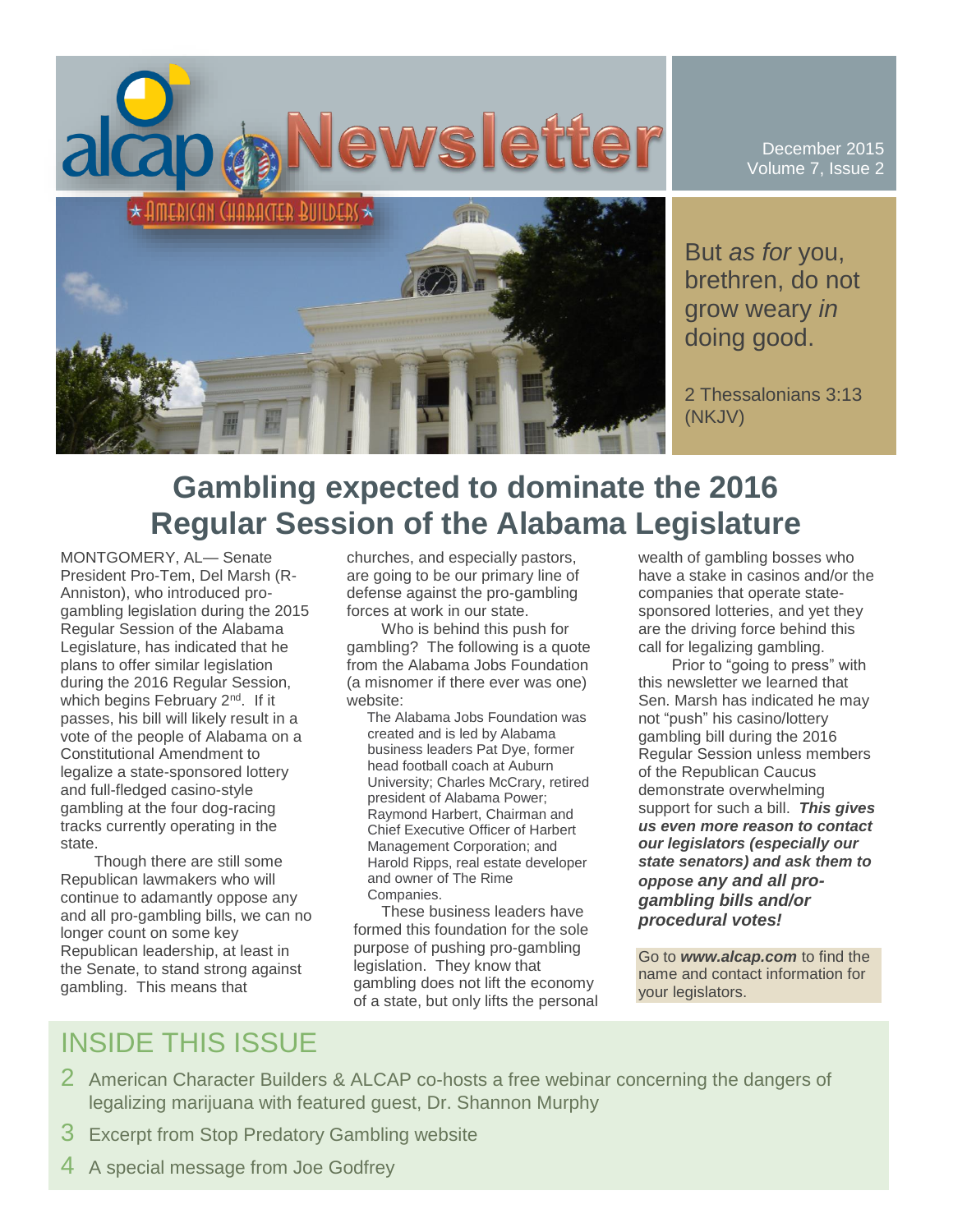### STAFF:

Joe Godfrey *Executive Director*

Cheryl Corley and Sharon Cook *Administrative Assistants*

## WHO WE ARE:

The Alabama Citizens Action Program (ALCAP), originally founded in 1937 as the Alabama Temperance Alliance, serves together with local churches as Alabama's "moral compass." This ministry provides an outlet for churches throughout Alabama to fulfill God's command to His followers to be "salt & light" in our culture. (Matthew 5:13-16)

In 2010 ALCAP became a 501c4 organization (non-profit, but NOT tax-deductible) and renamed its school program "American Character Builders," a 501c3 organization (non-profit AND taxdeductible), having its own separate Board of Directors.

Churches are encouraged to support ALCAP while individuals are encouraged to support American Character Builders with their financial contributions and prayers.





*Dr. Sharon Murphy (right) discusses the dangers of legalizing marijuana, as Mrs. Carissa Anthony (left) looks on during the November 11, 2015 free webinar hosted by American Character Builders and ALCAP.*

### **American Character Builders & ALCAP cohosted a free webinar for church leaders on the dangers of legalizing marijuana**

BIRMINGHAM, AL—On November 11, 2015, American Character Builders and ALCAP joined with the Alabama chapter of Smart Approaches to Marijuana (SAM) director, Dr. Shannon Murphy and the Preventive & Development Coordinator for Homewood, AL, Mrs. Carissa Anthony, to host a free webinar on the dangers of legalizing marijuana.

There were an estimated 15 participants state-wide in this event and we hope to host similar events in the future. We have also asked Dr. Murphy to consider putting her presentation on a video that can be posted on our American Character Builders website.

Dr. Murphy is a board certified Pediatrician, the Southern States Coordinator for Project SAM (Smart Approaches to Marijuana), and the Executive Director of SAM Alabama. On a national level, Dr. Murphy serves on a Practice Advisory Committee on Adolescent Substance Use for the American Academy of Pediatrics.

Currently, she volunteers her time working in drug education. She has created a school-based program for middle and high school students regarding marijuana, and she is actively involved in developing education based community outreach programs throughout the state.

Dr. Murphy did her undergraduate work at Vanderbilt University, and she received her medical degree from Emory School of Medicine in Atlanta. She worked for over 10 years as a primary care pediatrician at St. Vincent's Hospital in downtown Birmingham.

Dr. Murphy lives with her husband and 3 children in Homewood, Alabama.

For more information on how your school or church can use resources provided by AMERICAN CHARACTER BUILDERS visit our website: *www.AmericanCharacterBuilders.org*

Or, contact Sharon Cook at 205.985.9529, or email her at scook@americancharacterbuilders.org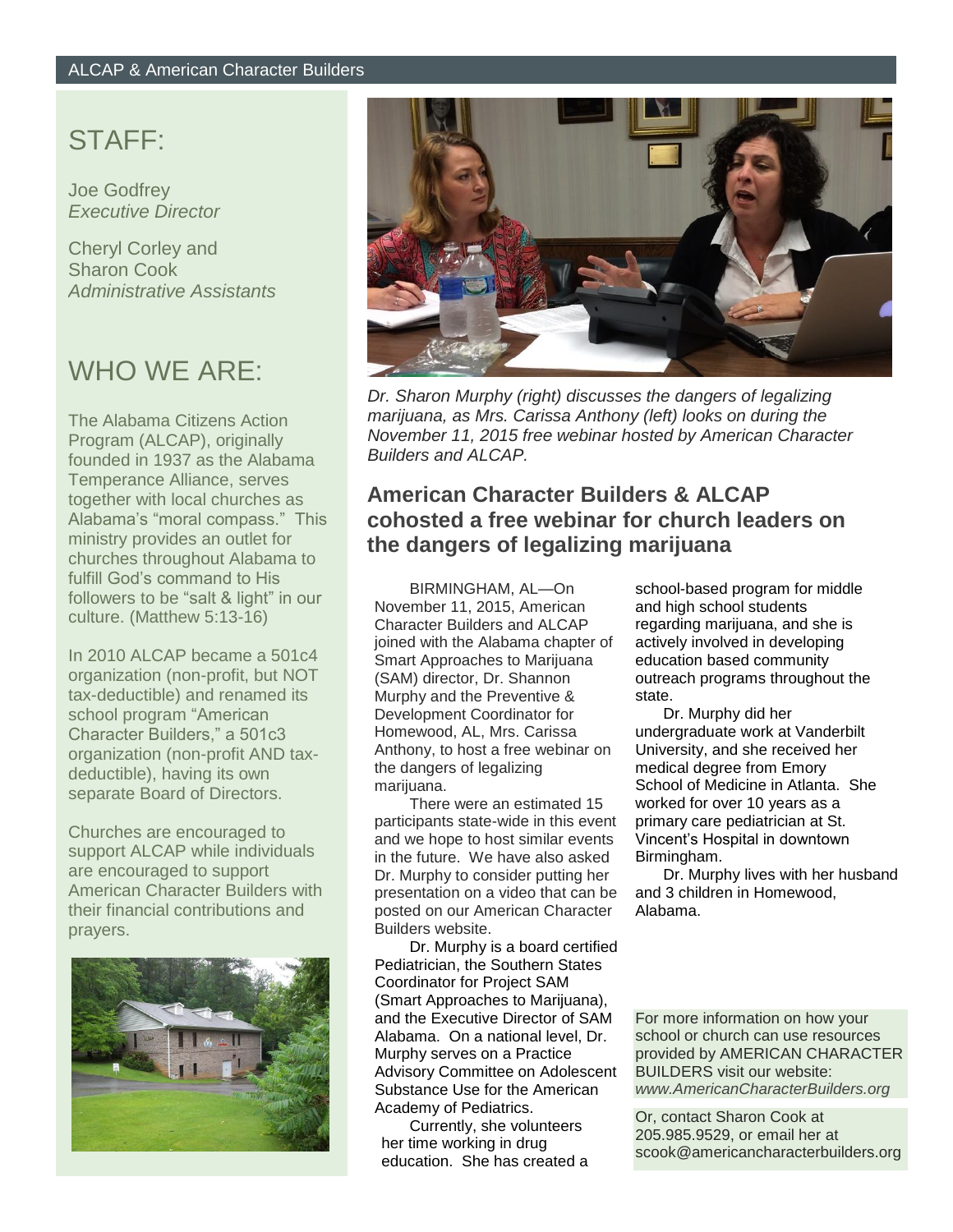*The following excerpt is from [www.StopPredatoryGambling.org.](http://www.stoppredatorygambling.org/) This national organization was founded in the mid-1990s and ALCAP's Director Emeritus, Dan Ireland, was among the founding members. ALCAP's current executive director, Joe Godfrey, presently serves on the Stop Predatory Gambling Board of Directors.*

#### **One of the primary arguments used by pro-gambling forces is that "people will gamble anyway and money will be recaptured from going out-of-state if we will legalize and tax those gambling dollars in our own state."**

The evidence is overwhelming that the "citizens are already going-out-of-state to gamble" argument is a continuallyrecycled, phony, public relations strategy to breathe life into efforts to legalize casinos and lotteries- a strategy that gambling interests have used in virtually every state in America. These are national and international casino companies who simply position state after state against one another so they can expand their market.

The "going-out-of-state" argument has been and always will be a phony public relations attempt by casinos and lotteries to evade scrutiny about what they are really doing: cheating and exploiting citizens. The facts are that regional casinos and lotteries take the bulk of their profits by turning local citizens who may have been going out-of-state a handful of times a year **into everyday gamblers.**

When less predatory gambling is available, people lose less money and gambling problems are less. For example, **South Dakota outlawed video slot machines for 100 days and the number of gambling addicts treated each month dropped by 93.5%.**

#### **State-sponsored gambling (casinos and state lotteries) are now the most predatory operations in the country**

**Casinos: Leading casino operators like Caesars can trace more than 75 percent of its gambling revenue back to specific customers.** People are targeted based on factors such as how fast they play a slot machine and how much they wager, information that can be collected through their "Player's Rewards card" because many players use these cards directly in the machine. The faster someone plays, the more likely they are to play recklessly. The casino staff use statistical models to set calendars and budgets that predict when a targeted person will gamble as well as to calculate the person's "predicted lifetime value" – the sum that each gambler is likely to lose to the slot machines over his or her lifetime. Other predatory practices used to incite out-of-control gambling include: using mail, phone and email solicitations to offer free slot machine play; giving visitors interest-free loans known as "markers" that are gambled away inside the casino; aggressively targeting people who use casino ATMs because they demonstrated a weakness to chase their losses; using "hosts" who are in constant contact with heavy gamblers away from the casino to lure them right back; enlisting "Luck Ambassadors"- casino employees who hand out small cash vouchers to losing gamblers identified by the player tracking system in an attempt to uplift their spirits and keep them in front of the gambling machine in real time on the casino floor; and providing gamblers free alcohol, free meals and free lodging.

**Lotteries**: **State lotteries make 80% of their profits from 10% of its users.** Lottery games are designed to override people's common sense, **especially people who don't believe they have control over their lives. Lotteries are exempt from truth-in-advertising laws.** The advertising content and practices of state lotteries **target specific groups or economic classes of people**– it's racial-profiling, Lottery-style. And despite the willfully dishonest claims of lottery officials that "people are already gambling anyway," **lotteries relentlessly seek to "reach people who have never played."**

- See more at: http://stoppredatorygambling.org/facts-research



NOTE: The AUM study that is being used by the Alabama Jobs Foundation to argue for legalizing gambling in the state says that 11,000 jobs will be created in Alabama as a result of gambling. However, Illinois, which has far more casinos than Alabama will ever have, only employs a little less than 7,900 part-time and full-time individuals. Illinois also has over 9,000 people who have requested that the casinos exclude them due to their own acknowledged gambling addiction. That means there are more gambling addicts (who admit they are addicts) in Illinois than people employed by the casinos!